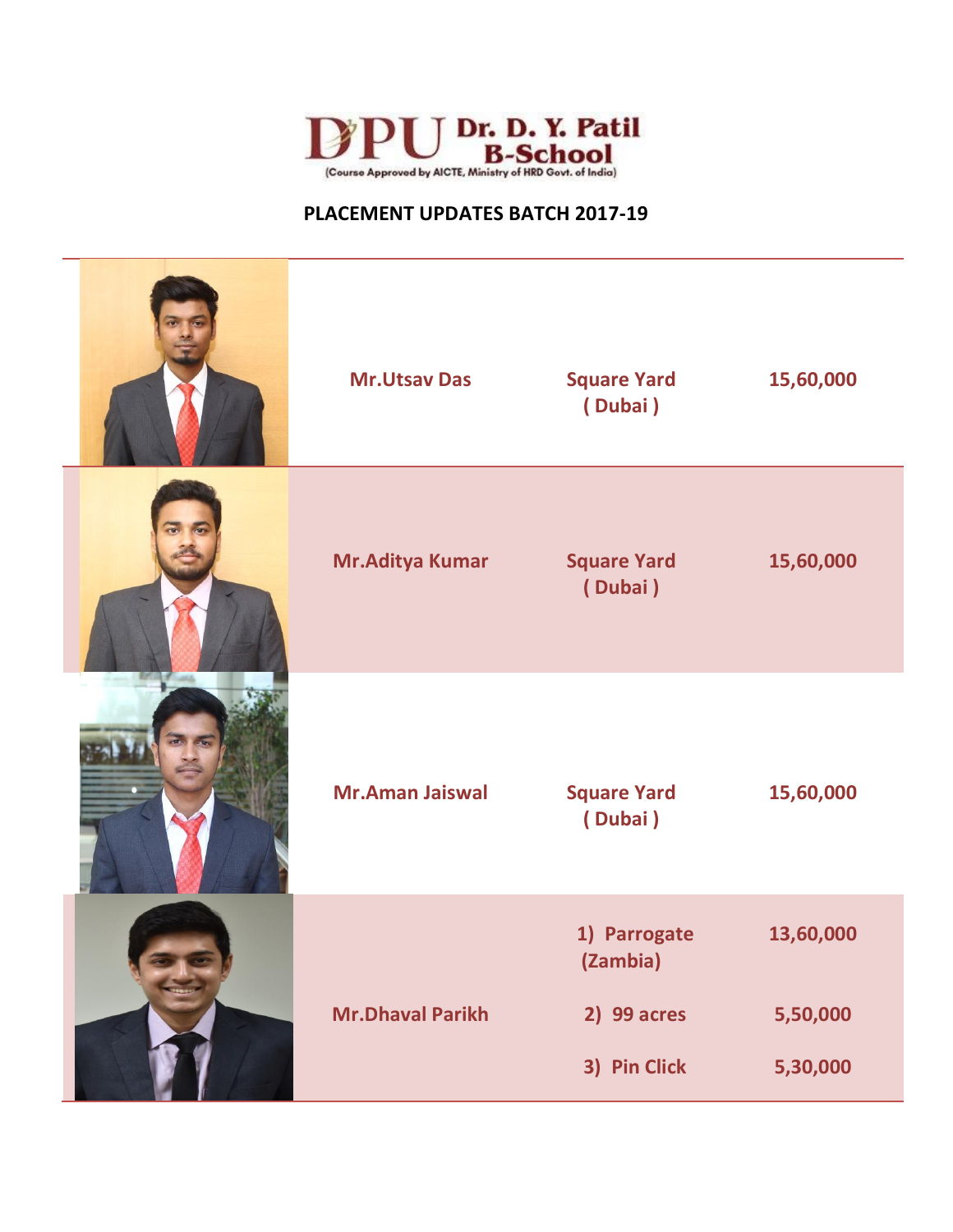

|  | <b>Mr.Prashant</b><br><b>Chaturvedi</b> | <b>Parrogate</b><br>(Zambia)                | 13,60,000                   |
|--|-----------------------------------------|---------------------------------------------|-----------------------------|
|  | <b>Mr. Vinay Dadlani</b>                | 1) Parrogate<br>(Zambia)<br>2) Screen Magic | 13,60,000<br><b>6 lakhs</b> |
|  |                                         | 3) HDFC                                     | 4,23,000                    |
|  | <b>Mr.Deep Shankar</b><br><b>Mitra</b>  | 1) Byju's                                   | 10,00,000                   |
|  |                                         | 2) Pin Click                                | 5,30,000                    |
|  |                                         | 3) Edzeal                                   | 5,30,000                    |
|  | <b>Mr.Prince</b><br><b>Bhimsaria</b>    | 1) Byju's                                   | 10,00,000                   |
|  |                                         | 2) Pin Click                                | 5,30,000                    |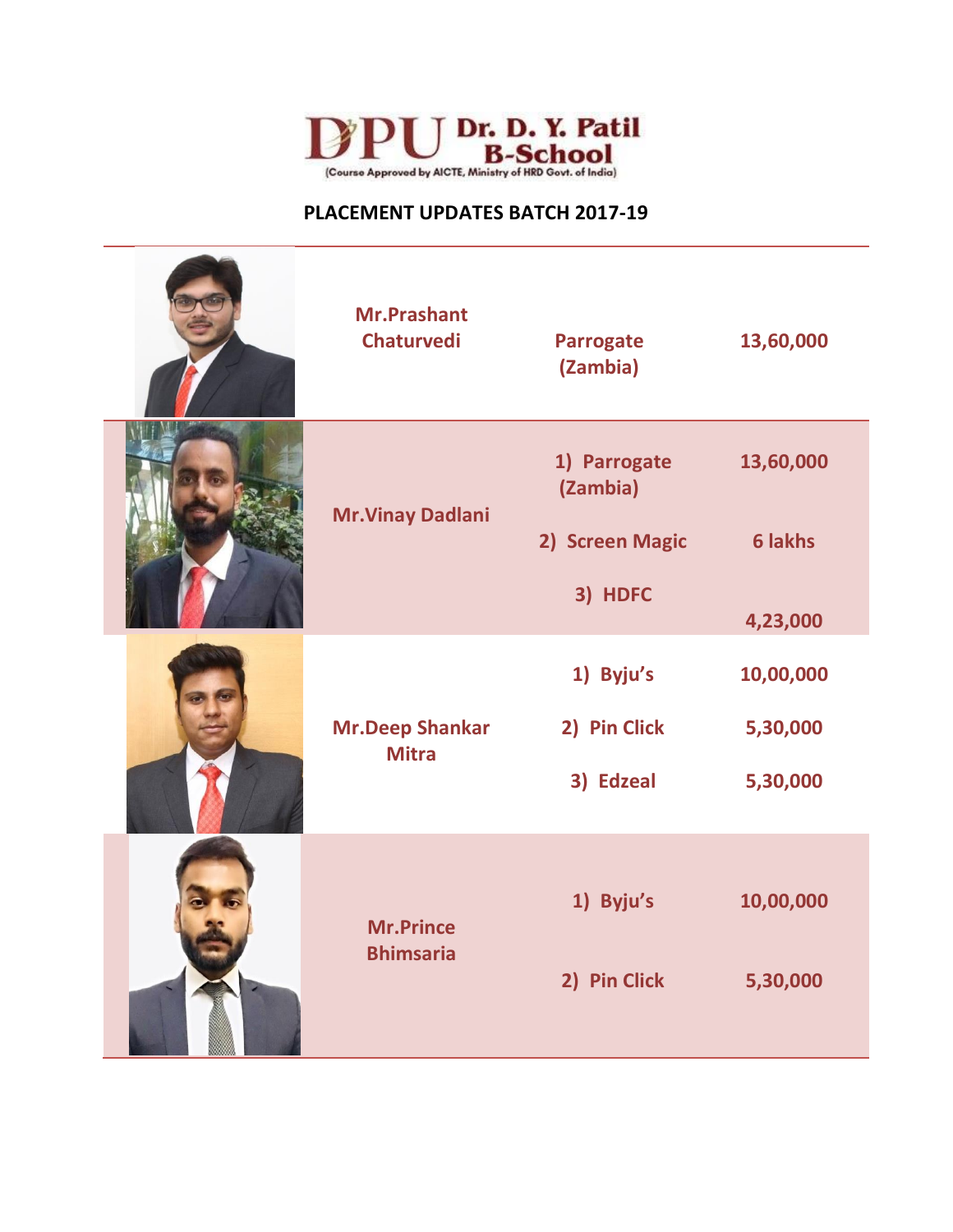

| <b>Ms.Mahak</b><br><b>Khurana</b>   | 1) Purnartha<br>2) Aditya Birla<br><b>Group</b> | 6,50,000<br>5,50,000             |
|-------------------------------------|-------------------------------------------------|----------------------------------|
| <b>Ms.Nidhi Jain</b>                | 3) KPMG<br>4) ICICI<br>5) Aegon                 | 6,00,000<br>4,12,000<br>4,00,000 |
| <b>Mr.Tushar Tiwari</b>             | 1) KPMG<br><b>2) UTI</b><br>3) ICICI            | 6,00,000<br>5,00,000<br>4,12,000 |
| Mr.Raghav<br><b>Khandelwal</b>      | 1) Capital First<br>2) Pin Click                | 5,50,000<br>5,30,000             |
| <b>Mr.Gurvinder</b><br><b>Singh</b> | 1) XL Dynamics<br>2) Red Carpet                 | 5,50,000<br>4,50,000             |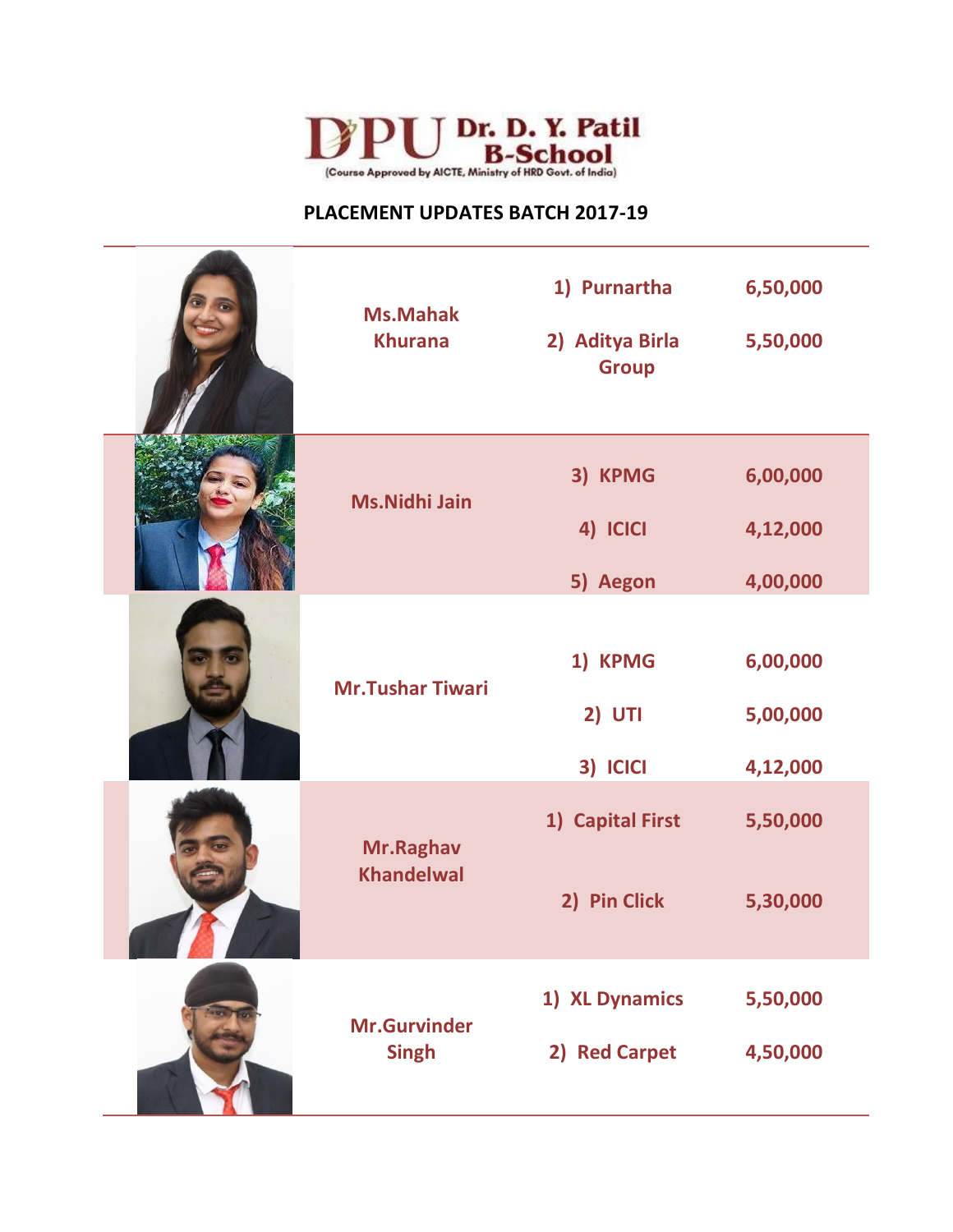

| <b>Ms.Astha</b><br><b>Srivasatav</b> | 1) Pin Click<br>2) Times<br><b>Internet</b> | 5,30,000<br>4,20,000             |
|--------------------------------------|---------------------------------------------|----------------------------------|
| <b>Ms.Aditi Agarwal</b>              | 1) Pin Click<br>2) ICICI                    | 5,30,000<br>4,12,000             |
| Mr.Raghav<br><b>Khandelwal</b>       | 1) Capital First<br>2) Pin Click            | 5,50,000<br>5,30,000             |
| <b>Mr.Akka Abbas</b>                 | <b>Pin Click</b>                            | 5,30,000                         |
| <b>Ms.Sheena Gaur</b>                | 1) Edzeal<br>2) Pin Click<br>3) ICICI       | 5,30,000<br>5,30,000<br>4,12,000 |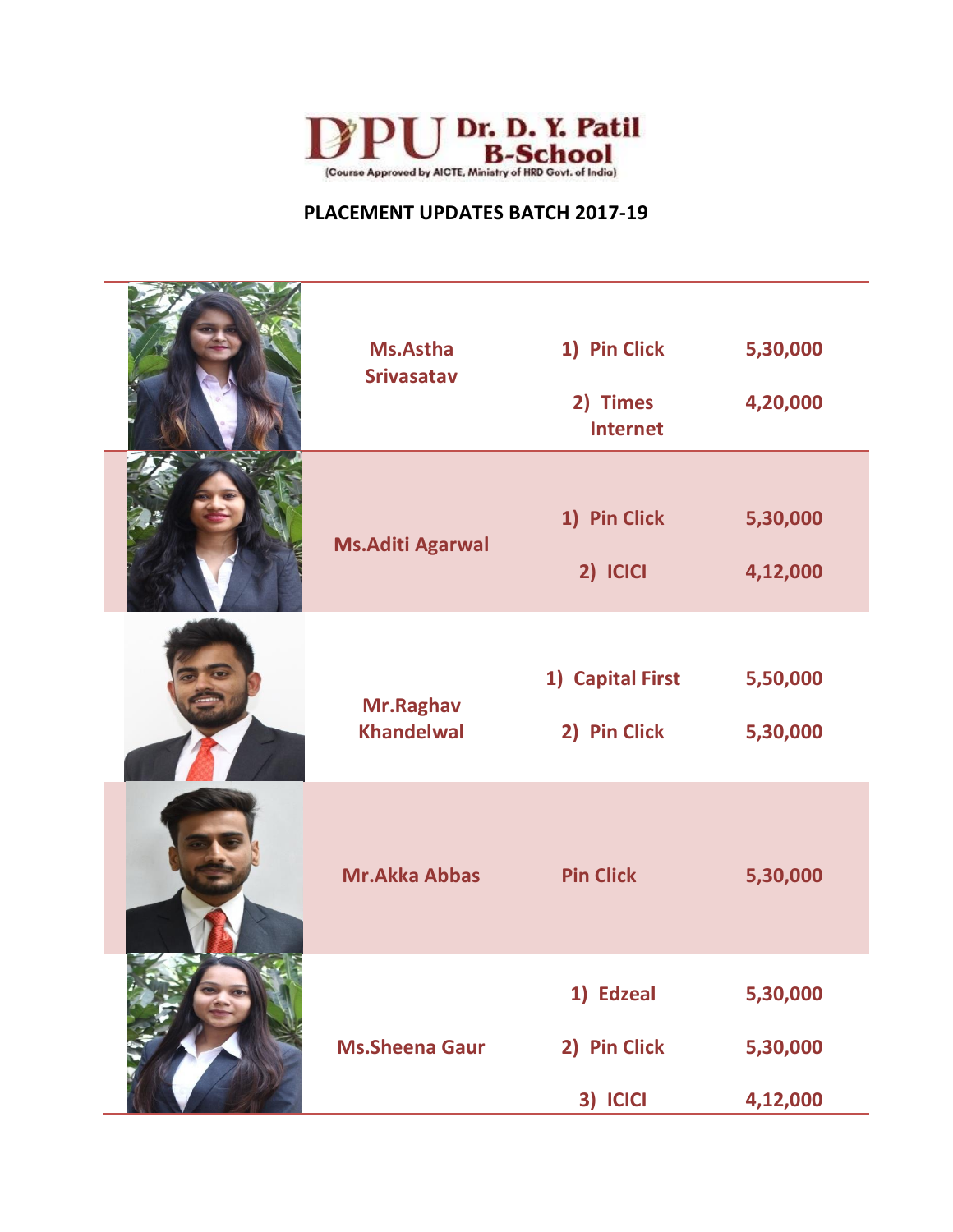

| Mr.Saurabh<br><b>Deshmukh</b>         | <b>Red Carpet</b>     | 4,50,000 |
|---------------------------------------|-----------------------|----------|
| Mr.Yogesh<br><b>Sharma</b>            | <b>Fab Hotels</b>     | 4,50,000 |
| <b>Mr.Chirag</b><br><b>Chaturvedi</b> | <b>Fab Hotels</b>     | 4,50,000 |
| Mr.Mitesh<br><b>Multani</b>           | <b>Times Internet</b> | 4,20,000 |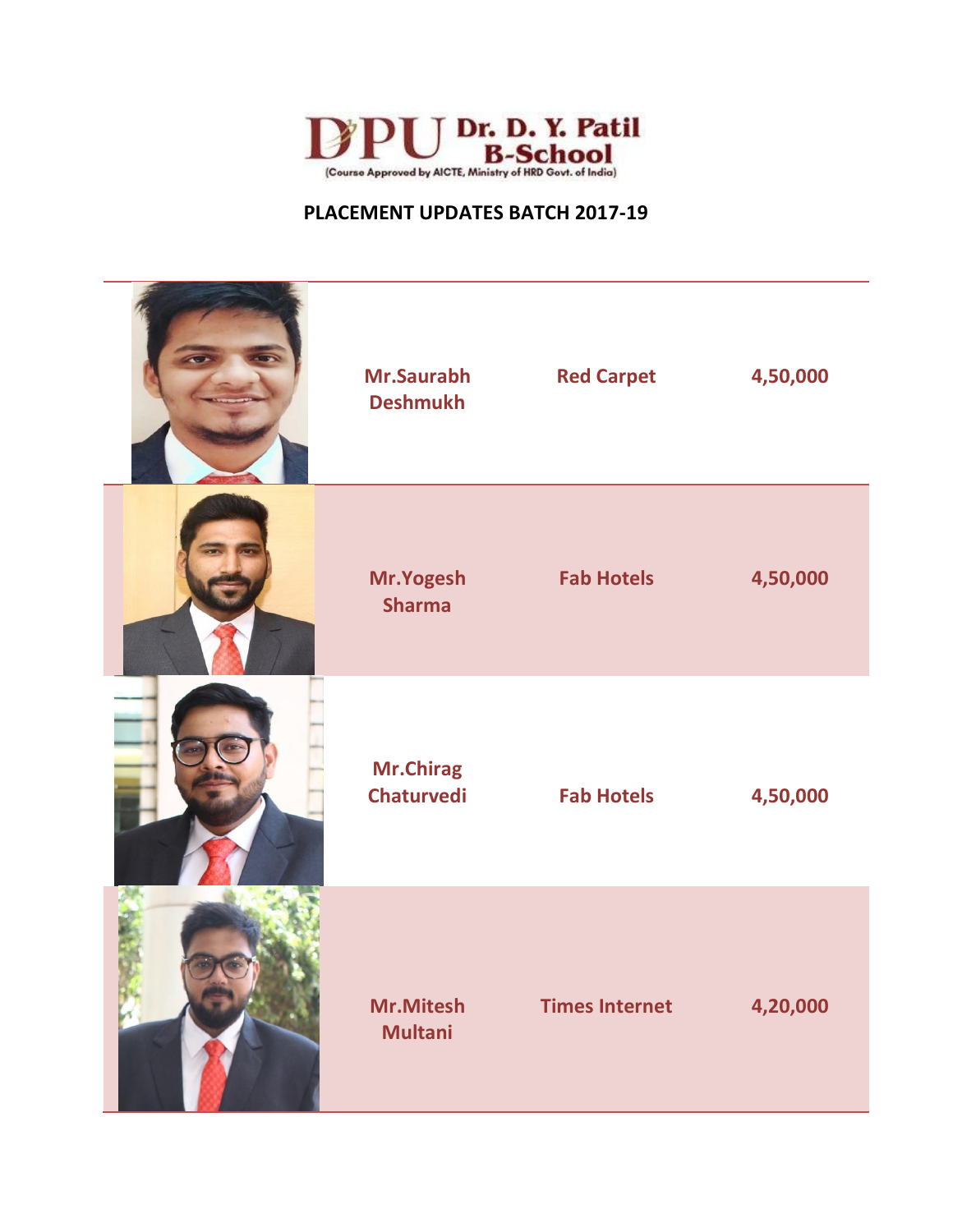

|                | <b>Ms.Ausmita Deb</b>       | <b>ICICI</b>                | 4,12,000             |
|----------------|-----------------------------|-----------------------------|----------------------|
|                | <b>Ms.Apurva Jain</b>       | 1) ICICI<br>2) Aegon        | 4,12,000<br>4,00,000 |
|                | Mr.Piyush Jain              | 1) ICICI<br>2) S & P Global | 4,12,000<br>4,00,000 |
| $\overline{a}$ | Mr.Bibhuti<br><b>Behara</b> | 1) ICICI<br>2) Aegon        | 4,12,000<br>4,00,000 |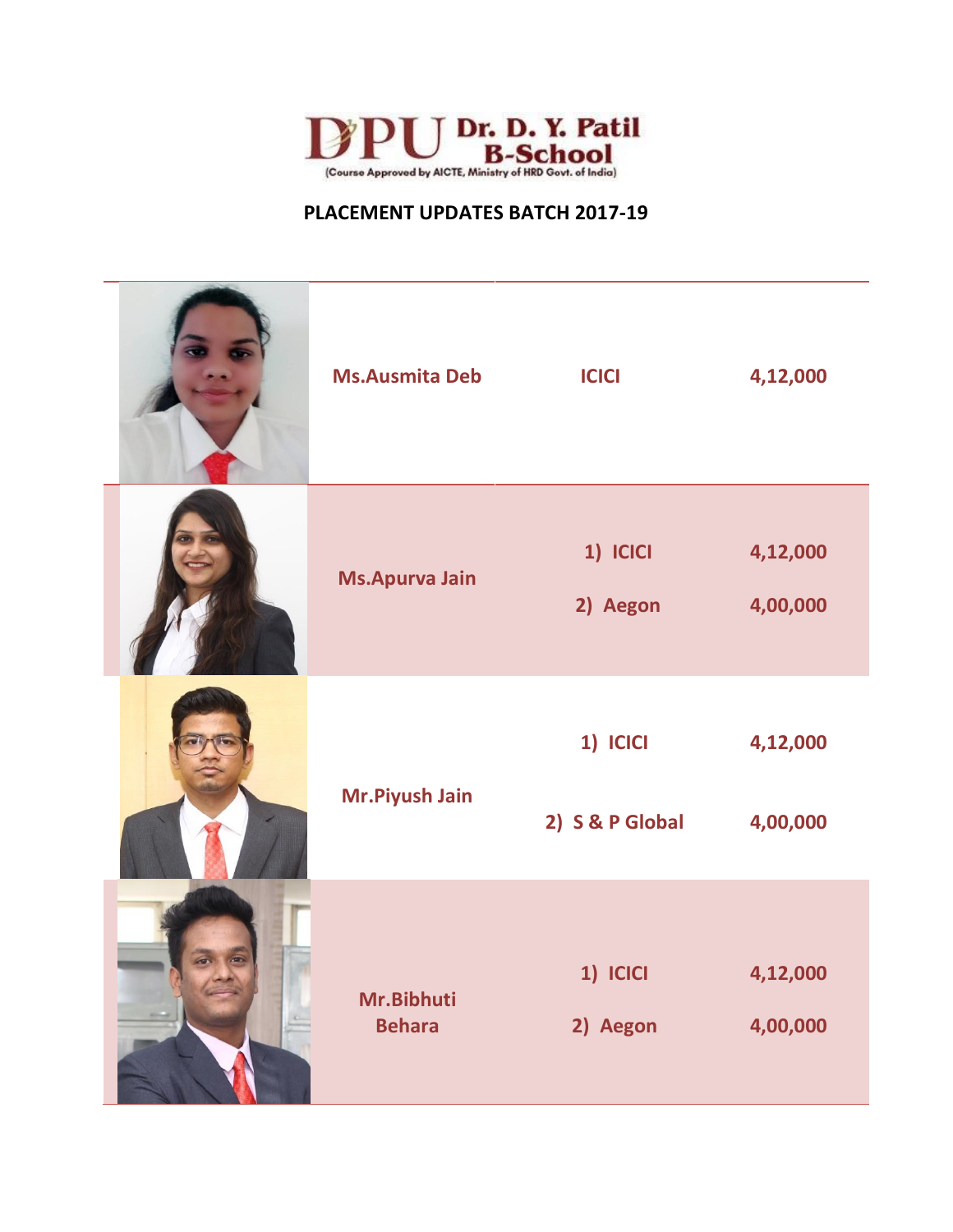

| <b>Mr.Nandkishor</b><br><b>Gher</b> | <b>ICICI</b>    | 4,12,000 |
|-------------------------------------|-----------------|----------|
| <b>Ms.Nikita</b>                    | 1) ICICI        | 4,12,000 |
| <b>Sharma</b>                       | 2) S & P Global | 4,00,000 |
| Mr.Himanshu                         | 1) ICICI        | 4,12,000 |
| <b>Sharma</b>                       | 2) Aegon        | 4,00,000 |
| <b>Mr.Shivam Garg</b>               | <b>ICICI</b>    |          |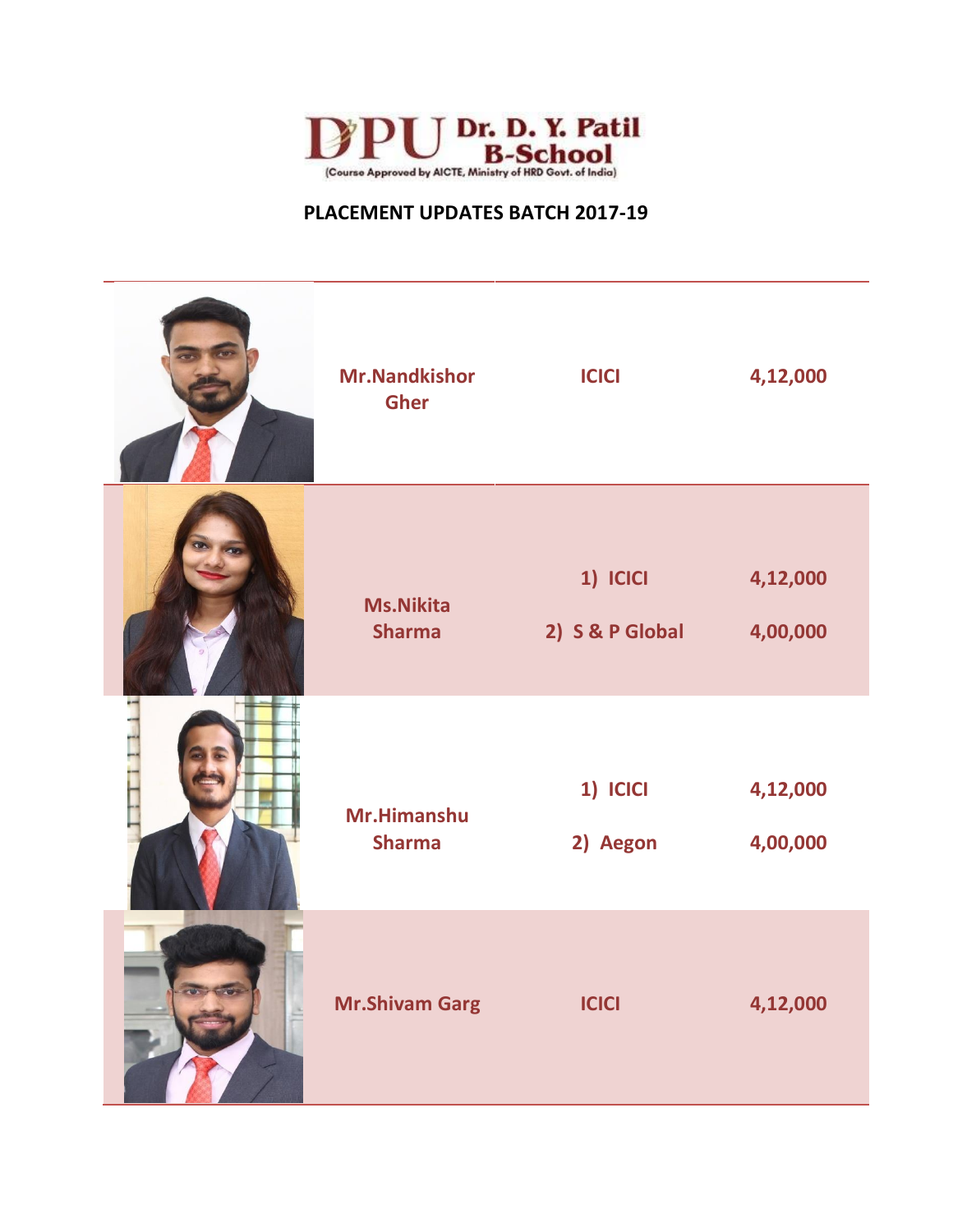

| <b>Ms.Manisha</b><br><b>Munjal</b> | 1) ICICI<br>2) S & P Global | 4,12,000<br>4,00,000 |
|------------------------------------|-----------------------------|----------------------|
| <b>Mr.Ziyaul Haque</b>             | <b>Aegon</b>                | 4,00,000             |
| <b>Ms.Shweta</b><br><b>Khatke</b>  | <b>S&amp;P Global</b>       | 4,00,000             |
| <b>Mr.Akash Dangi</b>              | <b>S&amp;P Global</b>       | 4,00,000             |